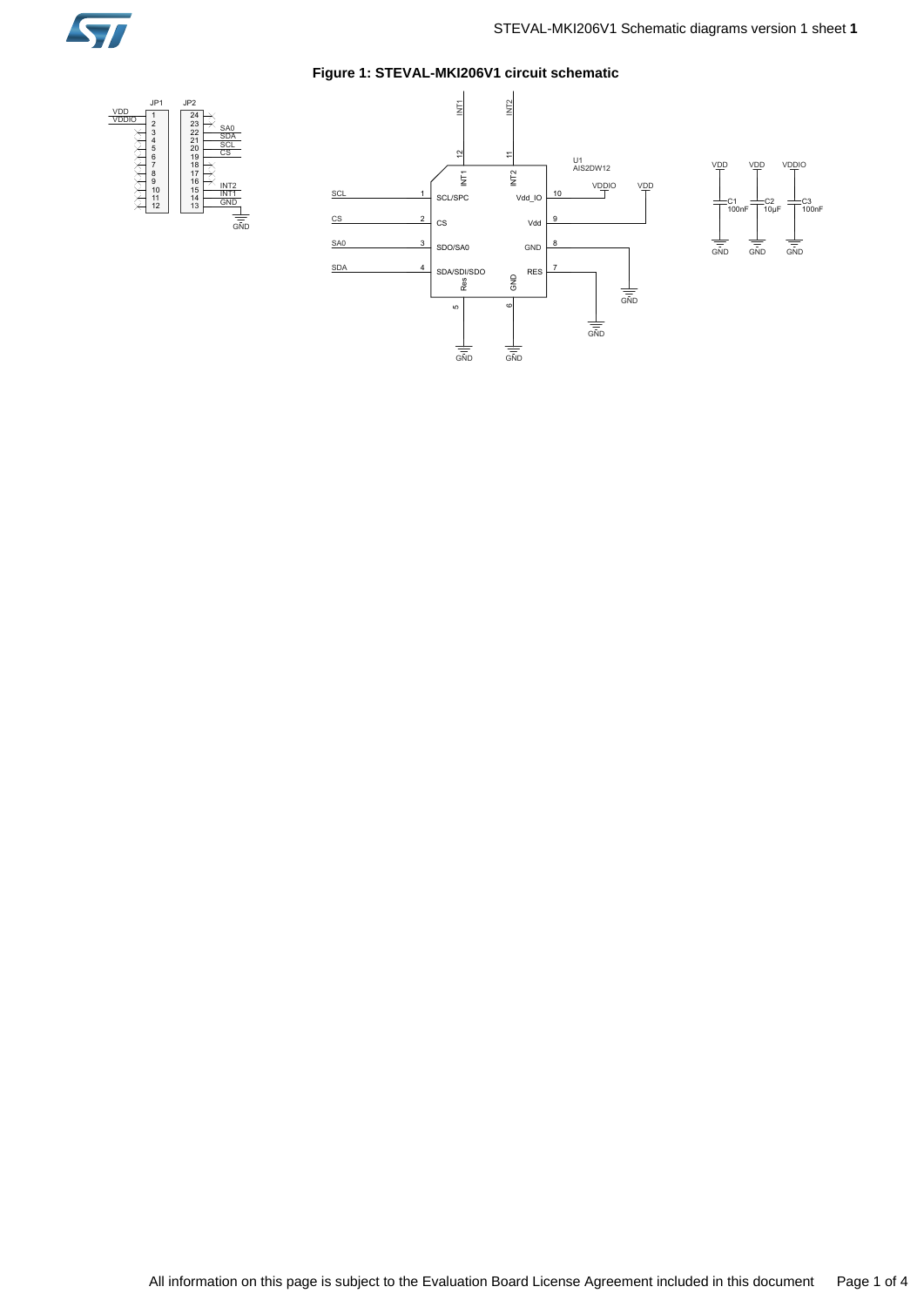

**STMicroelectronics**

**EVALUATION BOARD LICENSE AGREEMENT** By using this evaluation board or kit (together with all related software, firmware, components, and documentation provided by ST, "Evaluation Board"), You ("You") are agreeing to be bound by the terms and conditions of this Evaluation Board License Agreement ("Agreement"). Do not use the Evaluation Board until You have read and agreed to this Agreement. Your use of the Evaluation Board constitutes Your acceptance of this Agreement.

# **LICENSE**

STMicroelectronics ("ST") grants You the right to use the enclosed Evaluation Board offering limited features only to evaluate and test ST products solely for Your evaluation and testing purposes in a research and development setting. The Evaluation Board shall not be, in any case, directly or indirectly assembled as a part in any production of Yours as it is solely developed to serve evaluation purposes and has no direct function and is not a finished product. If software and/or firmware is accompanied by a separate end user license agreement ("EULA"), then such software and/or firmware shall be governed by such EULA.

# **EVALUATION BOARD STATUS**

The Evaluation Board offers limited features allowing You only to evaluate and test the ST products. The Evaluation Board is not intended for consumer or household use. You are not authorized to use the Evaluation Board in any production system, and it may not be offered for sale or lease, or sold, leased or otherwise distributed for commercial purposes. If the Evaluation Board is incorporated in an evaluation system, the evaluation system may be used by You solely for Your evaluation and testing purposes. Such evaluation system may not be offered for sale or lease or sold, leased or otherwise distributed for commercial purposes and must be accompanied by a conspicuous notice as follows: "This device is not, and may not be, offered for sale or lease, or sold or leased or otherwise distributed for commercial purposes".

# **OWNERSHIP AND COPYRIGHT**

Title to the Evaluation Board remains with ST and/or its licensors. You may not remove any copyright or other proprietary rights notices without prior written authorization from ST. You may make one copy of the software and/or firmware of the Evaluation Board for back up or archival purposes provided that You reproduce and apply to such copy any copyright or other proprietary rights notices included on or embedded in the software and/or firmware. You agree to prevent any unauthorized copying in whole or in part of the Evaluation Board.

# **RESTRICTIONS AND WARNINGS**

Before You handle or use the Evaluation Board, You must carefully review any related documentation provided by ST. Such documentation may contain important warnings. You shall comply with all such warnings and other instructions and employ reasonable safety precautions in using the Evaluation Board. Failure to do so may result in death, personal injury, or property damage. If You have any questions regarding the safe usage of the Evaluation Board, You should contact ST for guidance. You may not sell, assign, sublicense, lease, rent or otherwise distribute the Evaluation Board for commercial purposes, in whole or in part, or use Evaluation Board in a production system, with the exception that if You are an authorized ST distributor, You may resell the Evaluation Board in compliance with the applicable terms and conditions. Except as provided in this Agreement or as explicitly permitted in the documentation of the Evaluation Board, You may not reproduce the Evaluation Board or modify, reverse engineer, de-compile or disassemble its software and/or firmware, in whole or in part.

You shall not use the Evaluation Board in any safety critical or functional safety testing, including but not limited to testing of life supporting, military or nuclear applications. ST expressly disclaims any responsibility for such usage which shall be made at Your sole risk, even if ST has been informed in writing of such usage. Unless expressly designated in writing by ST as suitable for use in testing automotive or aerospace applications, You shall not use the Evaluation Board in such testing.

# **Notice applicable to Evaluation Boards according to European Regulation**

For the European Regulation of the Evaluation Board, the applicable EU directives are considered, with a particular attention to the Low Voltage Directive (LVD) 2014/35/EU, the Electromagnetic Compatibility (EMC) Directive 2014/30/EU, and the Radio Equipment Directive (RED) 2014/53/EU. If the Evaluation Board is outside the scope of the foregoing Directives, then the General Product Safety Directive (GPSD) 2001/95/EC and Council Directive 93/68/EEC, amending Directive 73/23/EEC on electrical equipment designed for use within certain voltage limits, are applicable.

The Evaluation Board meets the requirements of the Restriction of Hazardous Substances (RoHS 2 or RoHS recast) Directive 2011/65/EU, Annex II, as amended by Directive 2015/863/EU.

# **Notice applicable to Evaluation Boards not FCC-Approved**

This kit is designed to allow:

(1)Product developers to evaluate electronic components, circuitry, or software associated with the kit to determine whether to incorporate such items in a finished product and

(2)Software developers to write software applications for use with the end product.

This kit is not a finished product and when assembled may not be resold or otherwise marketed unless all required FCC equipment authorizations are first obtained. Operation is subject to the condition that this product not cause harmful interference to licensed radio stations and that this product accept harmful interference. Unless the assembled kit is designed to operate under part 15, part 18 or part 95 of 47 CFR, Chapter I ("FCC Rules"), the operator of the kit must operate under the authority of an FCC license holder or must secure an experimental authorization under part 5 of this chapter.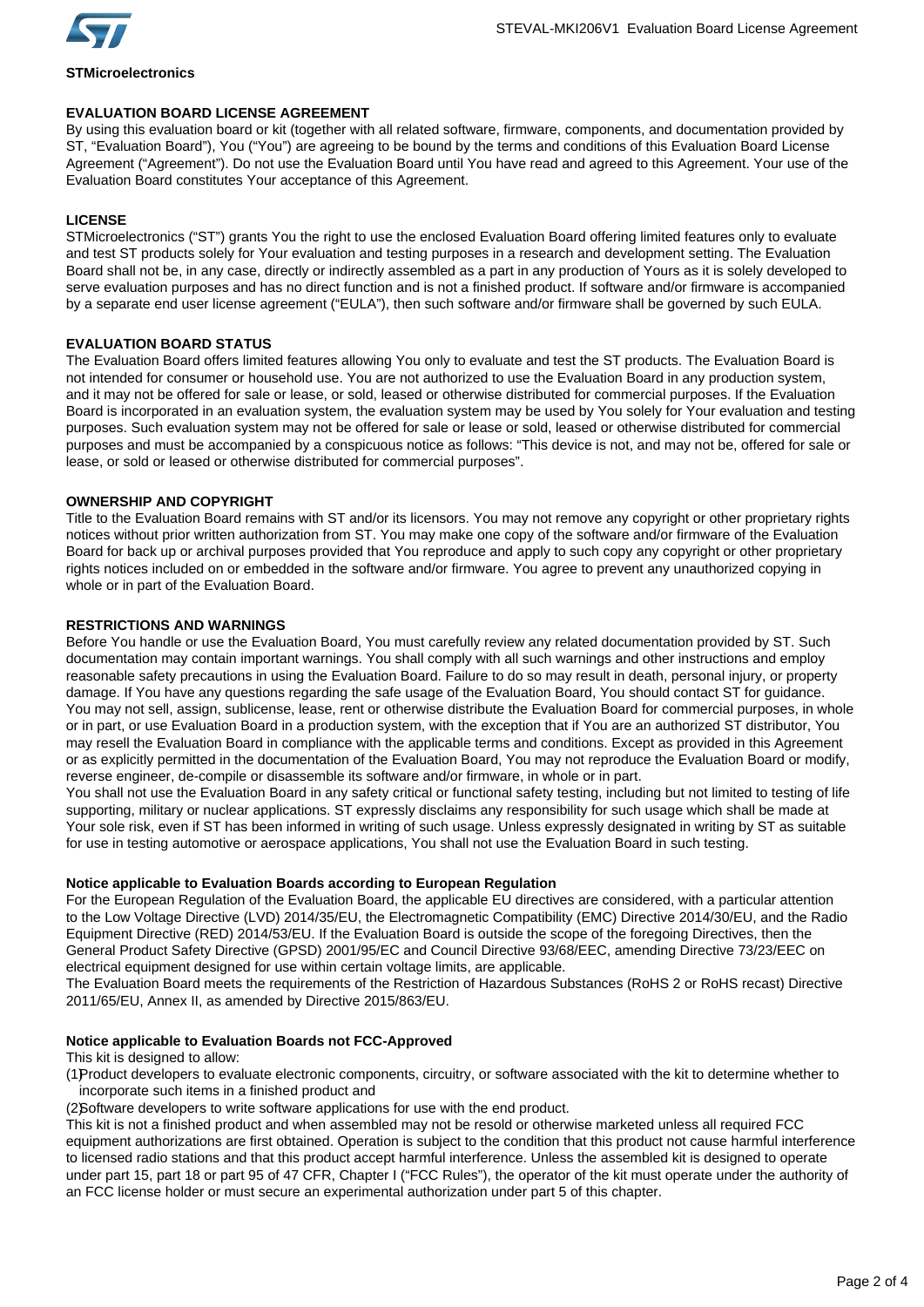

# **For Evaluation Boards annotated as FEDERAL COMMUNICATIONS COMMISSION (FCC) Part 15 Compliant**

- **FCC Interference Statement for Class A Evaluation Boards:** This equipment has been tested and found to comply with the limits for a Class A digital device, pursuant to part 15 of the FCC Rules. These limits are designed to provide reasonable protection against harmful interference when the equipment is operated in a commercial environment. This equipment generates, uses, and can radiate radio frequency energy and, if not installed and used in accordance with the instruction manual, may cause harmful interference to radio communications. Operation of this equipment in a residential area is likely to cause harmful interference in which case the user will be required to correct the interference at his own expense.
- **FCC Interference Statement for Class B Evaluation Boards:** This equipment has been tested and found to comply with the limits for a Class B digital device, pursuant to part 15 of the FCC Rules. These limits are designed to provide reasonable protection against harmful interference in a residential installation. This equipment generates, uses and can radiate radio frequency energy and, if not installed and used in accordance with the instructions, may cause harmful interference to radio communications. However, there is no guarantee that interference will not occur in a particular installation. If this equipment does cause harmful interference to radio or television reception, which can be determined by turning the equipment off and on, the user is encouraged to try to correct the interference by one or more of the following measures:
	- Reorient or relocate the receiving antenna.
	- Increase the separation between the equipment and receiver.
	- Connect the equipment to an outlet on a circuit different from that to which the receiver is connected.
	- Consult the dealer or an experienced radio/TV technician for help.
- This device complies with part 15 of the FCC Rules. Operation is subject to the following two conditions: (1) This device may not cause harmful interference, and (2) this device must accept any interference received, including interference that may cause undesired operation. Changes or modifications not expressly approved by the party responsible for compliance could void the user's authority to operate the equipment.

#### **WARRANTY**

ST WARRANTS THAT IT HAS THE RIGHT TO PROVIDE THE EVALUATION BOARD TO YOU. THIS WARRANTY IS PROVIDED BY ST IN LIEU OF ALL OTHER WARRANTIES, WRITTEN OR ORAL, STATUTORY, EXPRESS OR IMPLIED, INCLUDING ANY WARRANTY AS TO MERCHANTABILITY, NON-INFRINGEMENT, FITNESS FOR ANY PARTICULAR PURPOSE, OR UNINTERRUPTED OR ERROR-FREE OPERATION, ALL OF WHICH ARE EXPRESSLY DISCLAIMED. THE EVALUATION BOARD IS PROVIDED "AS IS".

YOU WARRANT TO ST THAT YOU WILL ENSURE THE EVALUATION BOARD IS USED ONLY BY ELECTRONICS EXPERTS WHO UNDERSTAND THE DANGERS OF HANDLING AND USING SUCH ITEMS, YOU ASSUME ALL RESPONSIBILITY AND LIABILITY FOR ANY IMPROPER OR UNSAFE HANDLING OR USE OF THE EVALUATION BOARD BY YOU, YOUR EMPLOYEES, AFFILIATES, CONTRACTORS, AND DESIGNEES.

#### **LIMITATION OF LIABILITIES**

IN NO EVENT SHALL ST BE LIABLE TO YOU, WHETHER IN CONTRACT, TORT (INCLUDING NEGLIGENCE), STRICT LIABILITY, OR ANY OTHER LEGAL THEORY, FOR ANY INDIRECT, SPECIAL, CONSEQUENTIAL, INCIDENTAL, PUNITIVE, OR EXEMPLARY DAMAGES WITH RESPECT TO ANY MATTERS RELATING TO THIS AGREEMENT, REGARDLESS OF WHETHER ST HAS BEEN ADVISED OF THE POSSIBILITY OF THE SAME. IN NO EVENT SHALL ST'S LIABILITY ARISING OUT OF THIS AGREEMENT IN THE AGGREGATE EXCEED THE AMOUNT PAID BY YOU UNDER THIS AGREEMENT FOR THE PURCHASE OF THE EVALUATION BOARD, OR TEN UNITED STATES DOLLARS (\$10.00) IF NO PURCHASE PRICE WAS PAID.

### **INDEMNIFICATION**

You shall, at Your expense, defend ST and its Affiliates against a claim or action brought by a third party for infringement or misappropriation of any patent, copyright, trade secret or other intellectual property right of a third party to the extent resulting from (1) Your combination of the Evaluation Board with any other component, system, software, or firmware, (2) Your modification of the Evaluation Board, or (3) Your use of the Evaluation Board in a manner not permitted under this Agreement. You shall indemnify ST and its Affiliates against and pay any resulting costs and damages finally awarded against ST or its Affiliates or agreed to in any settlement, provided that You have sole control of the defense and settlement of the claim or action, and ST cooperates in the defense and furnishes all related evidence under its control at Your expense. ST will be entitled to participate in the defense of such claim or action and to employ counsel at its own expense. "Affiliates" means any corporation or other entity directly or indirectly controlled by, controlling or under common control with the entity in question, for so long as such ownership exists. "Control" means the direct or indirect beneficial ownership of more than fifty (50%) percent of the stock or other equity interests entitled to vote for the election of directors or an equivalent governing body. Any such corporation or other legal entity shall be deemed to be an Affiliate of such Party only as long as such Control

### **TERMINATION**

exists.

ST may terminate this Agreement without notice if You breach this Agreement. Upon termination, You shall immediately destroy or return all copies of the software, firmware, and documentation of the Evaluation Board to ST and certify in writing to ST that You have done so.

## **APPLICABLE LAW AND JURISDICTION**

This Agreement shall be governed, construed and enforced in accordance with the laws of Switzerland, without regard to its conflict of laws rules. The UN Convention on Contracts for the International Sale of Goods shall not apply to this Agreement. In case of dispute and in the absence of an amicable settlement, the only competent jurisdiction shall be the Courts of Geneva, Switzerland. Any breach of this Agreement by You may result in irreparable damage to ST for which ST will not have an